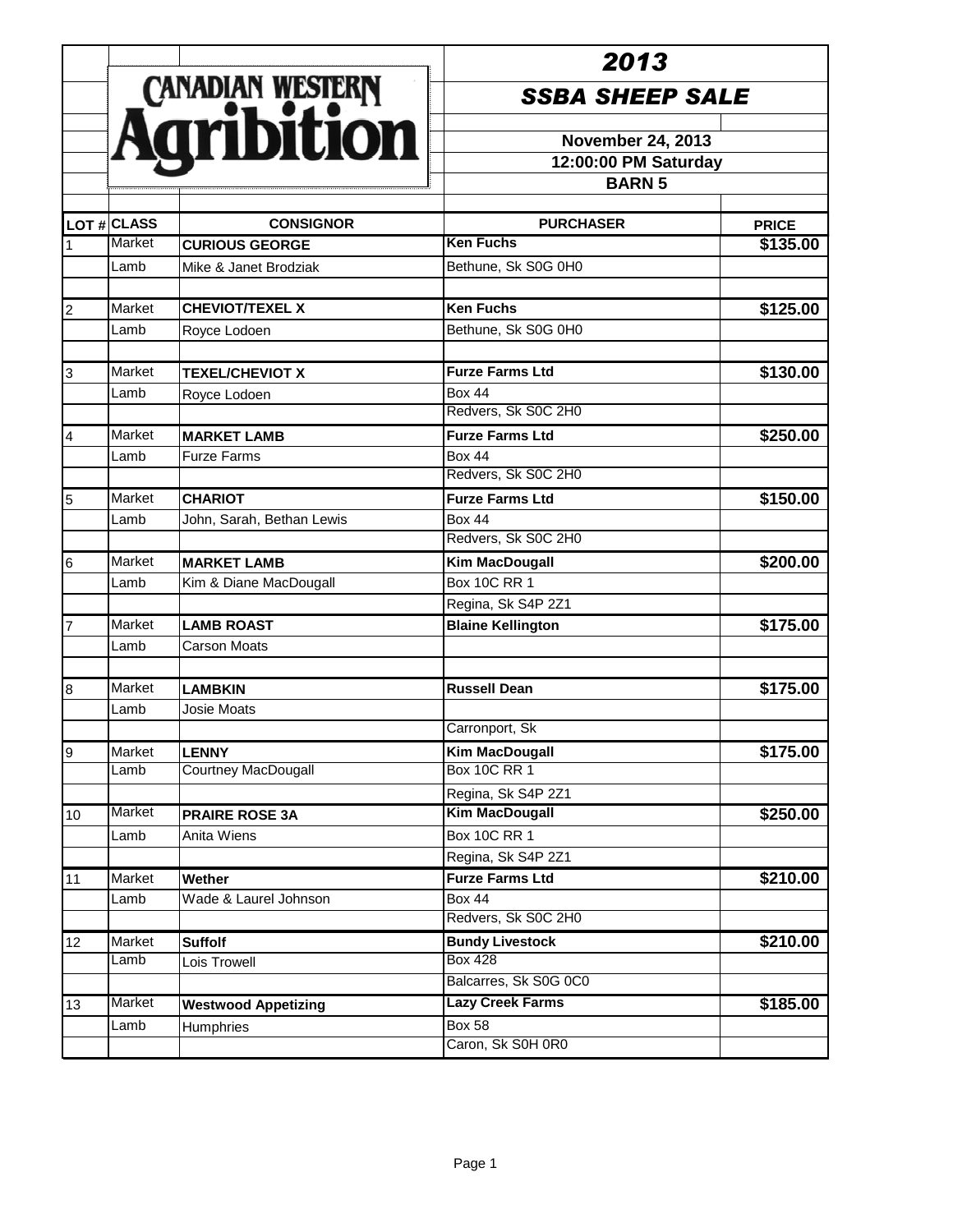| 14 | <b>Market</b> | <b>Westwood Arackoflamb</b>    | <b>Kim MacDougall</b>  | \$200.00 |
|----|---------------|--------------------------------|------------------------|----------|
|    | Lamb          | <b>Humphries</b>               | <b>Box 10C RR 1</b>    |          |
|    |               |                                | Regina, Sk S4P 2Z1     |          |
| 15 | Market        | Wiens C 117A                   | <b>Randy Stadnyk</b>   | \$225.00 |
|    | Lamb          | <b>Clint Wiens</b>             | <b>Box 252</b>         |          |
|    |               |                                | Avonlea, SK S0H 0C0    |          |
| 16 | Comm          | <b>Dorset/NCC/Cnd Arcott X</b> | <b>Bundy Livestock</b> | \$175.00 |
|    | Ewe lamb      | Rolly Bateman                  | <b>Box 428</b>         |          |
|    |               |                                | Balcarres, Sk S0G 0C0  |          |
| 18 | Comm.         | 53A                            | <b>Furze Farms Ltd</b> | \$300.00 |
|    | Ewe lamb      | <b>Furze Farm</b>              | <b>Box 44</b>          |          |
|    |               |                                | Redvers, Sk S0C 2H0    |          |
| 19 | Comm.         | <b>77A</b>                     | <b>Furze Farms Ltd</b> | \$200.00 |
|    | Ewe lamb      | <b>Furze Farm</b>              | <b>Box 44</b>          |          |
|    |               |                                | Redvers, Sk S0C 2H0    |          |
| 20 | Comm.         | Apree                          | <b>Trent Reischke</b>  | \$150.00 |
|    | Ewe lamb      | Karen Bannow                   | <b>Box 166</b>         |          |
|    |               |                                | Glen Ewen, Sk S0C 1C0  |          |
| 21 | Comm.         | <b>Curly Blue</b>              | <b>Kim MacDougall</b>  | \$160.00 |
|    | Ewe lamb      | <b>Bethan Lewis</b>            | <b>Box 10C RR 1</b>    |          |
|    |               |                                | Regina, Sk S4P 2Z1     |          |
| 22 | Comm.         | Grace                          | <b>Randy Stadnyk</b>   | \$150.00 |
|    | Ewe lamb      | <b>Bethan Lewis</b>            | <b>Box 252</b>         |          |
|    |               |                                | Avonlea, SK S0H 0C0    |          |
| 23 | Comm.         | <b>No Name</b>                 | <b>Randy Stadnyk</b>   | \$160.00 |
|    | Ewe lamb      | Wade & Laurel Johnson          | <b>Box 252</b>         |          |
|    |               |                                | Avonlea, SK S0H 0C0    |          |
| 24 | Comm.         | <b>Daisy</b>                   | <b>James McDermott</b> | \$150.00 |
|    | Yearly        | <b>Bethan Lewis</b>            | Box 1834               |          |
|    | Ewe           |                                | Yorkton, Sk S3N 3R2    |          |
| 25 | Comm.         | Lacy                           | <b>Randy Stadnyk</b>   | \$175.00 |
|    | Yearly        | Kim & Diane MacDougall         | <b>Box 252</b>         |          |
|    | Ewe           |                                | Avonlea, SK S0H 0C0    |          |
| 26 | Comm.         | Lunar                          | <b>Bundy Livestock</b> | \$135.00 |
|    | Yearly        | Kim & Diane MacDougall         | <b>Box 428</b>         |          |
|    | Ewe           |                                | Balcarres, Sk S0G 0C0  |          |
| 27 | Comm.         | <b>Buttercup</b>               | <b>Bundy Livestock</b> | \$150.00 |
|    | Mature        | <b>Bethan Lewis</b>            | <b>Box 428</b>         |          |
|    | Ewe           |                                | Balcarres, Sk S0G 0C0  |          |
| 28 | Comm.         | Pen of 2 Comm Ewe Lambs        | <b>Kim MacDougall</b>  | \$220.00 |
|    | Ewe lamb      | Lane Knapp                     | <b>Box 10C RR 1</b>    |          |
|    |               |                                | Regina, Sk S4P 2Z1     |          |
| 29 | Comm.         | Pen of 2 Comm Ewe Lambs        | <b>Trent Reischke</b>  | \$270.00 |
|    | Ewe lamb      | Lane Knapp                     | <b>Box 166</b>         |          |
|    |               |                                | Glen Ewen, Sk S0C 1C0  |          |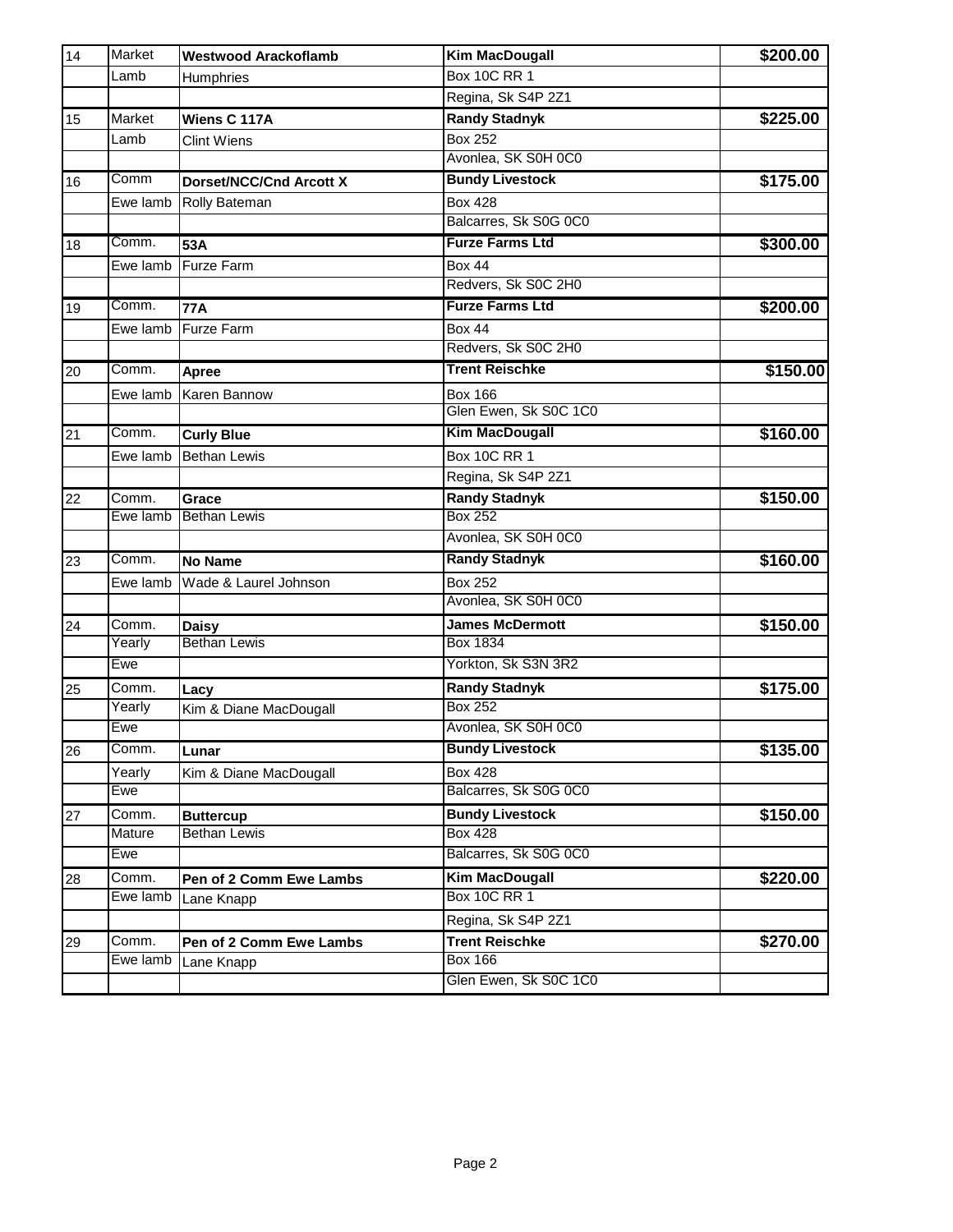| 31 | Comm     | Pen of 2 Comm Ewe Lambs | Royce Lodoen             | \$250.00 |
|----|----------|-------------------------|--------------------------|----------|
|    | Ewe lamb | Karen Bannow            | <b>Box 182</b>           |          |
|    |          |                         | Fox Valley, Sk S0N 0V0   |          |
| 32 | Comm.    | Pen of 2 Comm Ewe Lambs | Royce Lodoen             | \$250.00 |
|    | Ewe lamb | <b>Bethan Lewis</b>     | <b>Box 182</b>           |          |
|    |          |                         | Fox Valley, Sk S0N 0V0   |          |
| 33 | Comm.    | Pen of 2 Comm Ewe Lambs | <b>Russell Dean</b>      | \$200.00 |
|    | Ewe lamb | Kim & Diane MacDougall  |                          |          |
|    |          |                         | Carronport, Sk           |          |
| 34 | Comm.    | Pen of 2 Comm Ewe Lambs | Royce Lodoen             | \$300.00 |
|    | Ewe lamb | <b>McDermit Ranch</b>   | <b>Box 182</b>           |          |
|    |          |                         | Fox Valley, Sk S0N 0V0   |          |
| 35 | Comm.    | Pen of 2 Comm Ewe Lambs | <b>Keith Johnson</b>     | \$270.00 |
|    | Ewe lamb | Wade & Laurel Johnson   | Box 374                  |          |
|    |          |                         | Grenfell, Sk S0G 2B0     |          |
| 36 | Comm.    | Pen of 2 Comm Ewe Lambs | Royce Lodoen             | \$320.00 |
|    | Ewe lamb | Jill Humphries          | <b>Box 182</b>           |          |
|    |          |                         | Fox Valley, Sk S0N 0V0   |          |
| 37 | Comm.    | Pen of 2 Comm Ewe Lambs | <b>Sassi Sandy Acres</b> | \$300.00 |
|    | Ewe lamb | <b>Jill Humphries</b>   | <b>Box 258</b>           |          |
|    |          |                         | Pilot Butte, Sk S0G 3Z0  |          |
| 38 | Comm.    | Pen of 2 Comm Ewe Lambs | <b>Kim MacDougall</b>    | \$250.00 |
|    | Ewe lamb | Jill Humphries          | <b>Box 10C RR 1</b>      |          |
|    |          |                         | Regina, Sk S4P 2Z1       |          |
| 39 | Comm.    | Pen of 2 Comm Ewe Lambs | Royce Lodoen             | \$350.00 |
|    | Ewe lamb | <b>Bonnie Tweedie</b>   | <b>Box 182</b>           |          |
|    |          |                         | Fox Valley, Sk S0N 0V0   |          |
| 42 | Comm.    | Pen of 3 Comm Ewe Lambs | <b>Brian Cooper</b>      | \$540.00 |
|    | Ewe lamb | Rolly Bateman           | <b>RR#2</b>              |          |
|    |          |                         | Craven, Sk S0G 0W0       |          |
| 43 | Comm.    | Pen of 3 Comm Ewe Lambs | <b>Russell Dean</b>      | \$555.00 |
|    | Ewe lamb | Lakeland College        |                          |          |
|    |          |                         | Carronport, Sk           |          |
| 44 | Comm.    | Pen of 3 Comm Ewe Lambs | Royce Lodoen             | \$405.00 |
|    | Ewe lamb | Anita Wiens             | <b>Box 182</b>           |          |
|    |          |                         | Fox Valley, Sk S0N 0V0   |          |
| 45 | Comm     | Pen of 3 Comm Ewe Lambs | Kim MacDougall           | \$330.00 |
|    | Ewe lamb | Wade & Laurel Johnson   | <b>Box 10C RR 1</b>      |          |
|    |          |                         | Regina, Sk S4P 2Z1       |          |
| 46 | Comm     | Pen of 3 Comm Ewe Lambs | <b>Sassi Sandy Acres</b> | \$330.00 |
|    | Ewe lamb | Matt Govan              | <b>Box 258</b>           |          |
|    |          |                         | Pilot Butte, Sk S0G 3Z0  |          |
| 47 | Comm     | Pen of 3 Comm Ewe Lambs | <b>Randy Stadnyk</b>     | \$360.00 |
|    | Ewe lamb | Matt Govan              | <b>Box 252</b>           |          |
|    |          |                         | Avonlea, SK S0H 0C0      |          |
| 48 | Comm     | Pen of 3 Comm Ewe Lambs | Royce Lodoen             | \$420.00 |
|    | Ewe lamb | <b>Jill Humphries</b>   | <b>Box 182</b>           |          |
|    |          |                         | Fox Valley, Sk S0N 0V0   |          |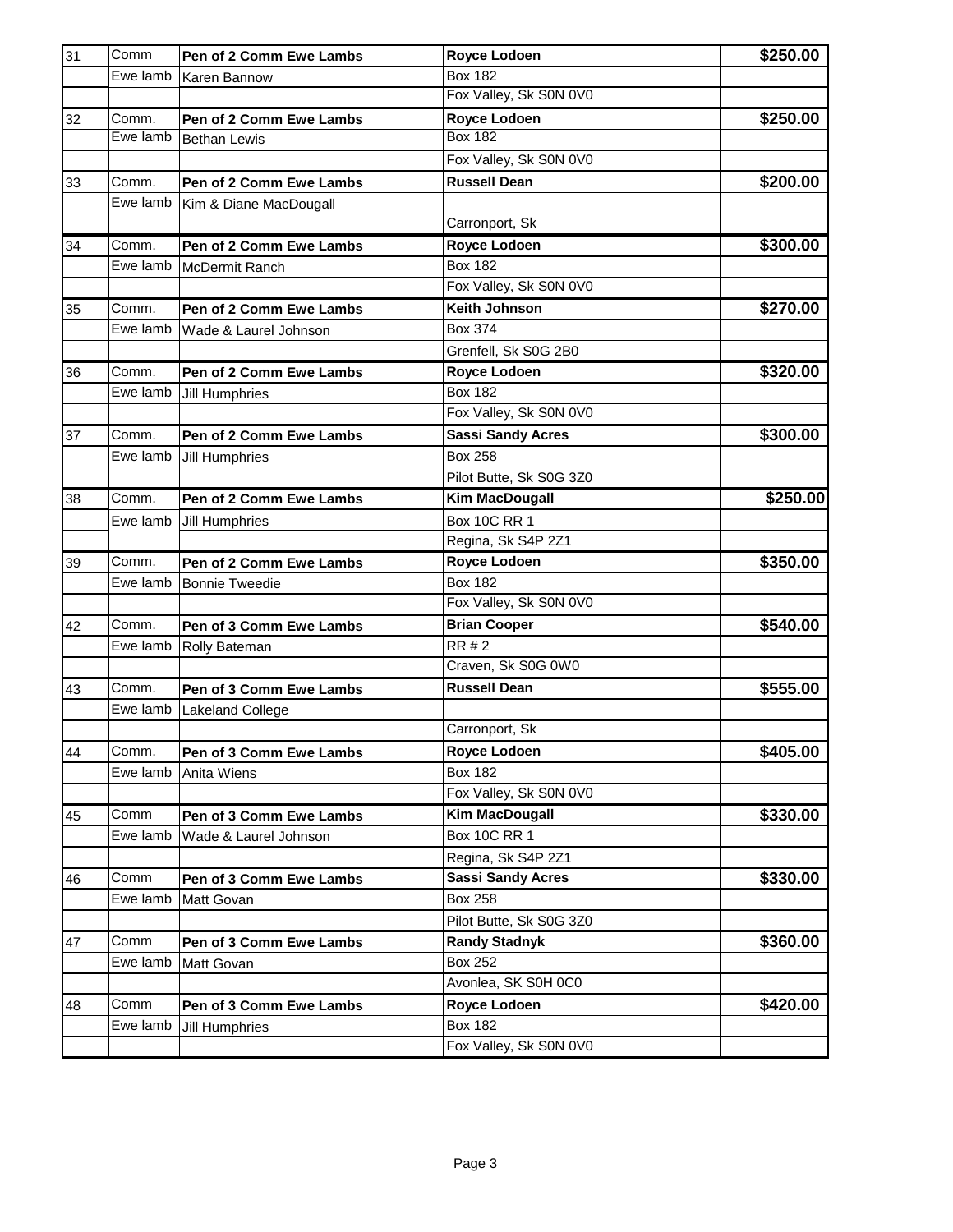| 49  | Comm     | Pen of 3 Comm Ewe Lambs  | <b>Kim MacDougall</b>   | \$405.00 |
|-----|----------|--------------------------|-------------------------|----------|
|     | Ewe lamb | <b>Jill Humphries</b>    | <b>Box 10C RR 1</b>     |          |
|     |          |                          | Regina, Sk S4P 2Z1      |          |
| 50  | Comm     | Pen of 3 Comm Ewe Lambs  | Royce Lodoen            | \$420.00 |
|     | Ewe lamb | Jill Humphries           | <b>Box 182</b>          |          |
|     |          |                          | Fox Valley, Sk S0N 0V0  |          |
| 51  | Comm     | Pen of 3 Comm Ewe Lambs  | <b>Furze Farms Ltd</b>  | \$450.00 |
|     | Ewe lamb | <b>Bonnie Tweedie</b>    | <b>Box 44</b>           |          |
|     |          |                          | Redvers, Sk S0C 2H0     |          |
| 53  | Comm     | Pen of 3 Comm Ewe Lambs  | <b>Kent Whitbred</b>    | \$405.00 |
|     | Ewe lamb | <b>Furze Farm</b>        | Box 1129                |          |
|     |          |                          | Lumsden, Sk S0G 3C0     |          |
| 54  | Comm     | Pen of 3 Comm Ewe Lambs  | <b>Karen Bannow</b>     | \$660.00 |
|     | Ewe lamb | Lakeland College         | <b>Box 369</b>          |          |
|     |          |                          | Southey, Sk S0G 4P0     |          |
| 55  | Comm     | Pen of 3 Comm Ewe Lambs  | <b>Keith Johnson</b>    | \$375.00 |
|     | Ewe lamb | Wade & Laurel Johnson    | Box 374                 |          |
|     |          |                          | Grenfell, Sk S0G 2B0    |          |
| 56  | Comm     | Pen of 3 Comm Ewe Lambs  | <b>Tracy Wessing</b>    | \$900.00 |
|     | Ewe lamb | Lois Trowell             | <b>Box 294</b>          |          |
|     |          |                          | Kelliher, Sk S0A 1V0    |          |
| 57  | Comm     | Pen of 5 Comm Ewe Lambs  | <b>Kim MacDougall</b>   | \$550.00 |
|     | Ewe lamb | <b>Matt Govan</b>        | <b>Box 10C RR 1</b>     |          |
|     |          |                          | Regina, Sk S4P 2Z1      |          |
| 58  | Comm     | Pen of 5 Comm Ewe Lambs  | <b>Kim MacDougall</b>   | \$675.00 |
|     | Ewe lamb | Jill Humphries           | <b>Box 10C RR 1</b>     |          |
|     |          |                          | Regina, Sk S4P 2Z1      |          |
| 59  | Comm     | Pen of 5 Comm Ewe Lambs  | Royce Lodoen            | \$700.00 |
|     | Ewe lamb | <b>Jill Humphries</b>    | <b>Box 182</b>          |          |
|     |          |                          | Fox Valley, Sk S0N 0V0  |          |
| 61a | Purebred | <b>Purebred Ewe Lamb</b> | <b>Makaila Peutert</b>  | \$250.00 |
|     | Ewe lamb | <b>Prairie Rose</b>      | Box 1106                |          |
|     |          |                          | Assiniboia, Sk S0H 0B0  |          |
| 61b | Purebred | <b>Purebred Ewe Lamb</b> | <b>Kim MacDougall</b>   | \$200.00 |
|     | Ewe      | Prairie Rose             | <b>Box 10C RR 1</b>     |          |
|     |          |                          | Regina, Sk S4P 2Z1      |          |
| 63  | Purebred | Lakeland 6035            | <b>Kim MacDougall</b>   | \$160.00 |
|     | Ewe      |                          | <b>Box 10C RR 1</b>     |          |
|     |          |                          | Regina, Sk S4P 2Z1      |          |
| 64  | Purebred | <b>Lakeland 6065</b>     | Kim MacDougall          | \$180.00 |
|     | Ewe      |                          | <b>Box 10C RR 1</b>     |          |
|     |          |                          | Regina, Sk S4P 2Z1      |          |
| 67  | Purebred | <b>Braebank 4A</b>       | <b>Bundy Livestock</b>  | \$400.00 |
|     | Ram      |                          | <b>Box 428</b>          |          |
|     |          |                          | Balcarres, Sk S0G 0C0   |          |
| 68  | Purebred | <b>Braebank 2A</b>       | <b>Terry Grajczyk</b>   | \$550.00 |
|     | Ram      |                          | Box 1, Site 1 RR 1      |          |
|     |          |                          | Zehner, Sk S0G 5K0      |          |
| 71  | Purebred | <b>Baran Martyn</b>      | <b>Cody Fitzpatrick</b> | \$300.00 |
|     | Ram      |                          | <b>Box 76</b>           |          |
|     |          |                          | Glen Ewen, Sk S0C 1C0   |          |
| 72  | Purebred | <b>Baran Mykola</b>      | <b>Connor Czerwenka</b> | \$300.00 |
|     | Ram      |                          | $\frac{Bpx}{2}$         |          |
|     |          |                          | Candiac, Sk S0G 0N0     |          |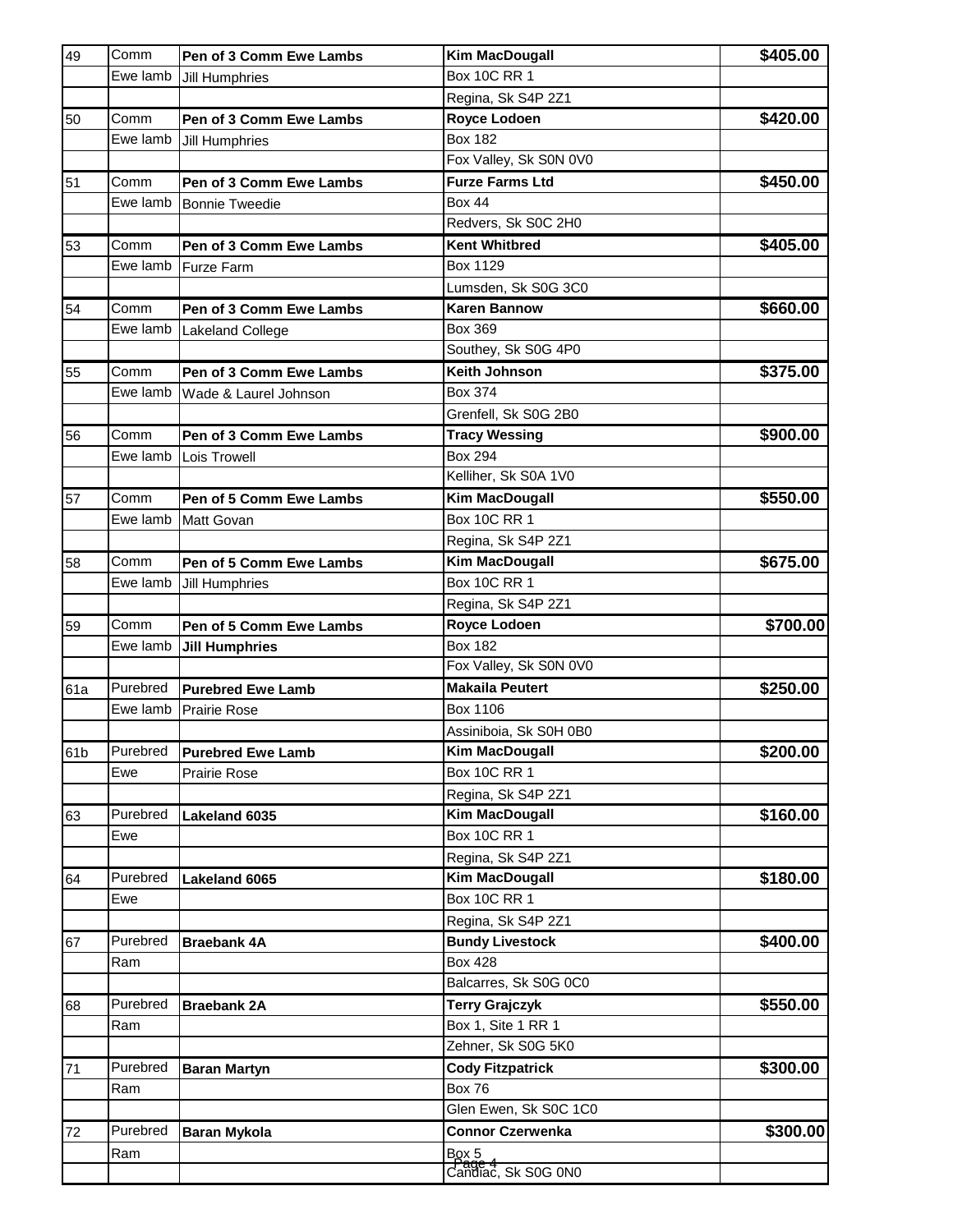| 73 | Purebred | <b>DBD Aries 14A</b>             | <b>Cody Fitzpatrick</b>                      | \$250.00 |
|----|----------|----------------------------------|----------------------------------------------|----------|
|    | Ram      |                                  | <b>Box 76</b>                                |          |
|    |          |                                  | Glen Ewen, Sk S0C 1C0                        |          |
| 75 | Purebred | <b>Bare Hills 777A</b>           | <b>Russell Dean</b>                          | \$125.00 |
|    | Ram      |                                  |                                              |          |
|    |          |                                  | Carronport, Sk                               |          |
| 76 | Purebred | Bare Hills 782A                  | Royce Lodoen                                 | \$170.00 |
|    | Ram      |                                  | <b>Box 182</b>                               |          |
|    |          |                                  | Fox Valley, Sk S0N 0V0                       |          |
| 78 | Purebred | <b>Lakeland College 6125</b>     | <b>Kim MacDougall</b>                        | \$175.00 |
|    | Ram      |                                  | <b>Box 10C RR 1</b>                          |          |
|    |          |                                  | Regina, Sk S4P 2Z1                           |          |
| 79 | Purebred | <b>Prairie Rose 26A</b>          | <b>Kim MacDougall</b>                        | \$170.00 |
|    | Ram      |                                  | <b>Box 10C RR 1</b>                          |          |
|    |          |                                  | Regina, Sk S4P 2Z1                           |          |
| 80 | Purebred | <b>Prairie Rose 53Z</b>          | <b>Stephen Mottershead</b>                   | \$135.00 |
|    |          |                                  |                                              |          |
|    | Ram      |                                  | <b>Box 68</b><br>Dysart, Sk S0G 1H0          |          |
|    | Purebred |                                  |                                              |          |
| 81 |          | Wiens C 94A                      | <b>Whitney Hetherington</b>                  | \$200.00 |
|    | Ram      |                                  | 351-2nd St                                   |          |
|    |          |                                  | Disley, Sk S0G 3C0                           |          |
| 83 | Purebred | The Govan Ranch 402A             | <b>Kim MacDougall</b>                        | \$125.00 |
|    | Ram      |                                  | <b>Box 10C RR 1</b>                          |          |
|    |          |                                  | Regina, Sk S4P 2Z1                           |          |
| 86 | Purebred | <b>Westwood Automic Bomb A1T</b> | <b>Connor Czerwenka</b>                      | \$600.00 |
|    | Ram      |                                  | Box 5                                        |          |
|    |          |                                  | Candiac, Sk S0G 0N0                          |          |
| 87 | Purebred | 7P Sam 9A                        | <b>Kim MacDougall</b>                        | \$150.00 |
|    | Ram      |                                  | <b>Box 10C RR 1</b>                          |          |
|    |          |                                  | Regina, Sk S4P 2Z1                           |          |
| 88 | Purebred | Ward 112A                        | <b>Kim MacDougall</b>                        | \$150.00 |
|    | Ram      |                                  | <b>Box 10C RR 1</b>                          |          |
|    |          |                                  | Regina, Sk S4P 2Z1                           |          |
| 89 | Purebred | Ward 87A                         | <b>Rocking S Ranch</b>                       | \$800.00 |
|    | Ram      |                                  | <b>Box 222</b>                               |          |
|    |          |                                  | Nokomis, Sk S0G 3R0                          |          |
| 92 | Purebred | <b>Westwood Aristocrat A5</b>    | Royce Lodoen                                 | \$400.00 |
|    | Ram      |                                  | <b>Box 182</b>                               |          |
|    |          |                                  | Fox Valley, Sk S0N 0V0                       |          |
| 94 | Purebred | <b>Westwood Zeller 16Z</b>       | <b>Frances Dyck</b>                          | \$825.00 |
|    | Ram      |                                  | <b>Box 608</b>                               |          |
|    |          |                                  | Swift Current, Sk S9H 3W4                    |          |
| 96 | Purebred | <b>Westwood Zippy 12Z</b>        | <b>Kim MacDougall</b>                        | \$150.00 |
|    | Ram      |                                  | <b>Box 10C RR 1</b>                          |          |
|    |          |                                  | Regina, Sk S4P 2Z1                           |          |
| 97 |          |                                  | <b>Sassi Sandy Acres</b>                     | \$135.00 |
|    |          |                                  | <b>Box 258</b>                               |          |
|    |          |                                  | Pilot Butte, Sk S0G 3Z0                      |          |
| 98 |          |                                  | <b>Sassi Sandy Acres</b>                     | \$120.00 |
|    |          |                                  | <b>Box 258</b>                               |          |
|    |          |                                  |                                              |          |
|    |          |                                  | Pilot Butte, Sk S0G 3Z0                      |          |
| 99 |          |                                  | <b>Kim MacDougall</b>                        | \$120.00 |
|    |          |                                  | Box 10C RR 1<br>Page 5<br>Regina, Sk S4P 2Z1 |          |
|    |          |                                  |                                              |          |